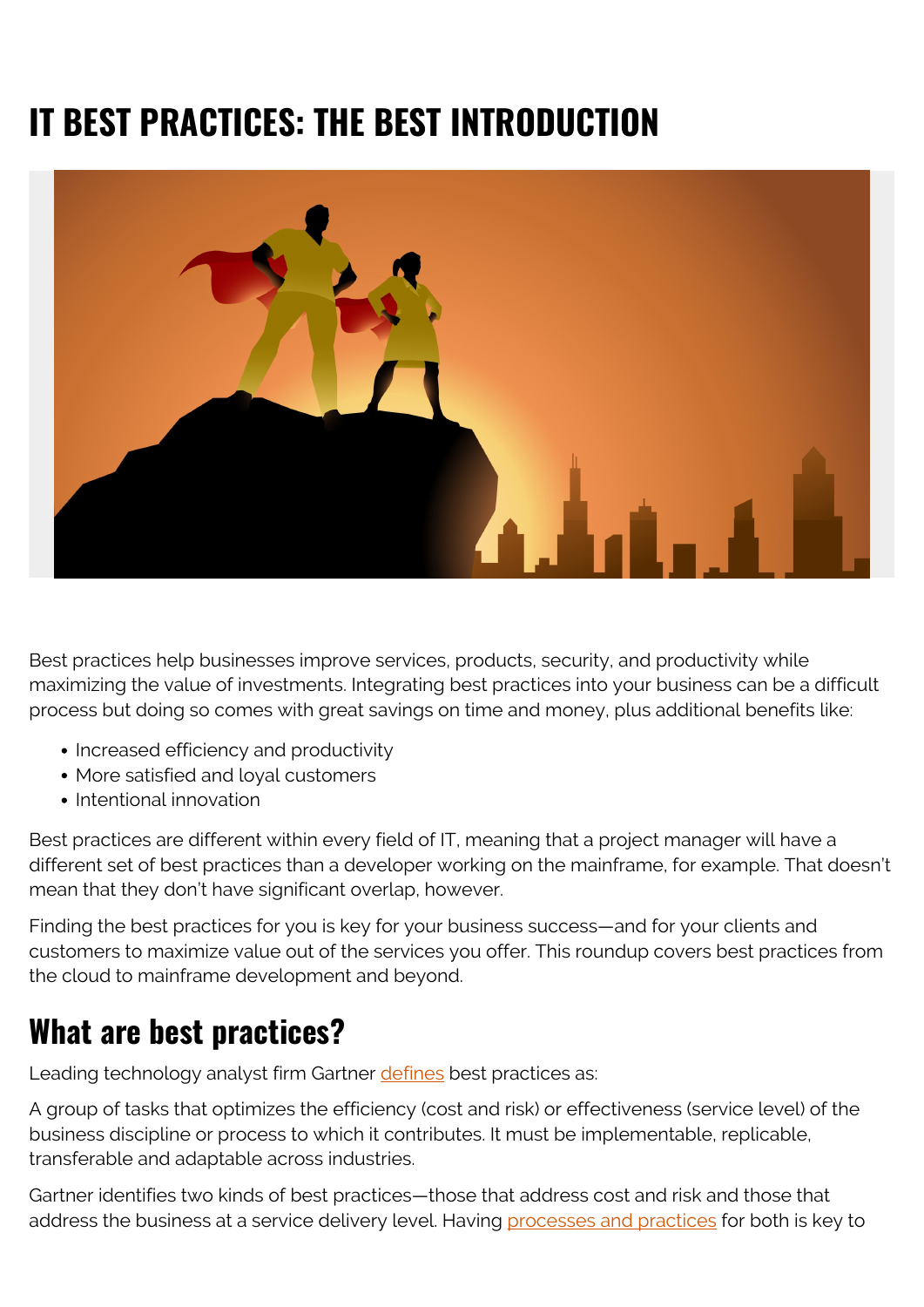success in your business.

Remember, though: Implementing best practices themselves is not the goal. Instead, you should implement best practices that can help your company in specific ways, with specific outcomes.



#### **Cost & risk best practices**

Managing the cost of projects is key to successful business. Without effective cost management and planning, you'll overspend on your projects and need to renegotiate the appropriate payment—or risk losing money where you're supposed to make it.

Cutting down on cost or risk overrun is difficult without effective and efficient best practices.

Adopting straightforward cost and risk best practices within your business will reduce the risk of:

- Overspending
- Overrunning deadlines
- Unhappy customers

As with most best practice implementations, the benefits might not be immediately evident, but you'll see them in the long-term. Ideally, you'll see improvements in how your business:

- Delivers your products and services
- Honors agreements
- Brings value to customers

#### **Service level best practices**

Many [service level agreements \(SLAs\)](https://blogs.bmc.com/blogs/sla-template-examples/) fail because they are not implemented correctly. Even when businesses have the best practices for service management in theory, actual application of SLAs is sometimes more difficult. Failing to implement best practices at every stage will lead to people not holding up their end of the bargain or misunderstandings later in the project.

Using a robust SLA from a respected ITSM framework like [COBIT](https://blogs.bmc.com/blogs/cobit/) or **ITIL** is one of the easiest ways to find success. Although the agreements themselves will change from contract to contract, understanding best practices can bring success to both you and your client.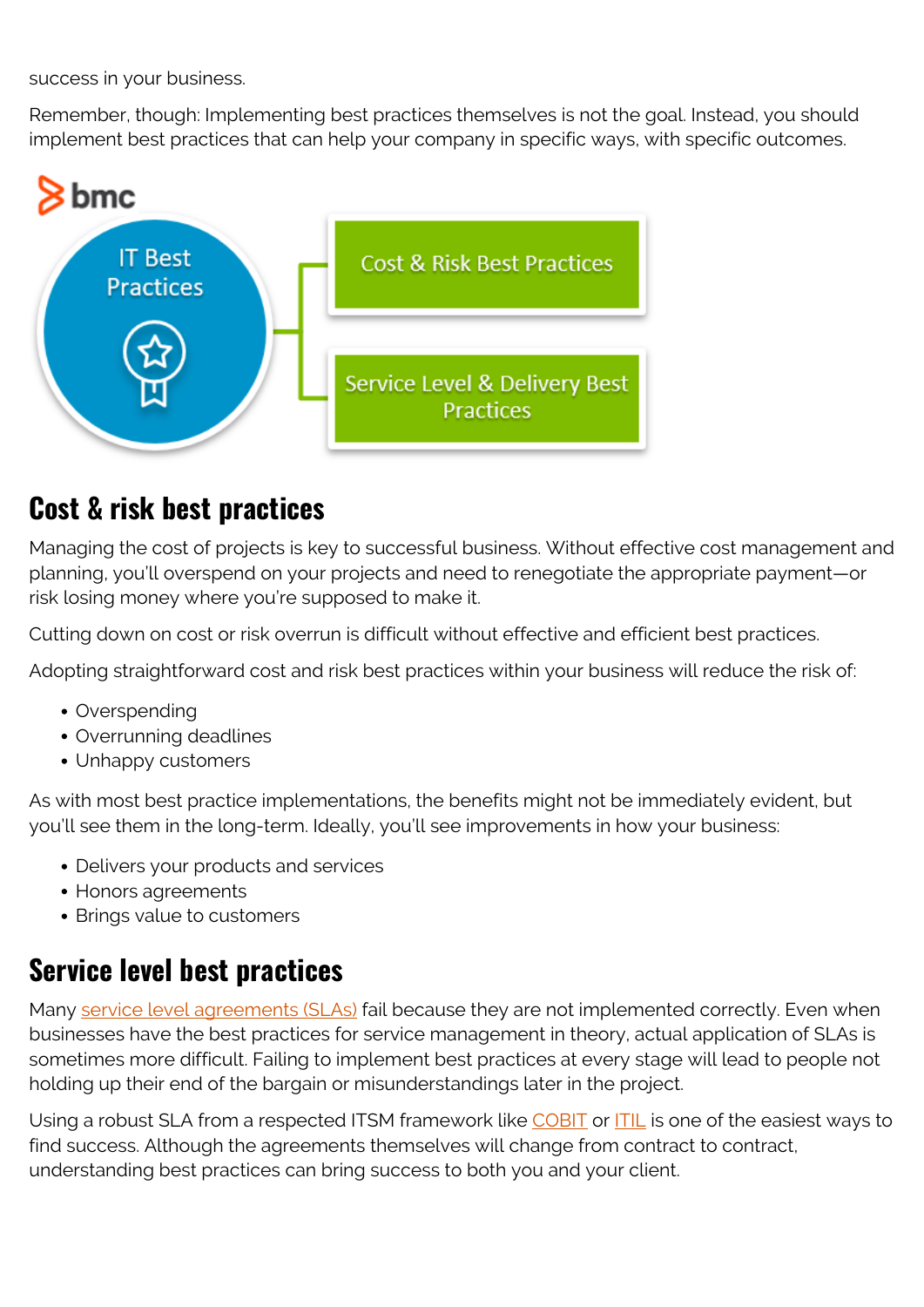## **Are best practices always the same?**

Instead of being hard and fast rules to butt up against, best practices are there to inform us about how to get the most out of our money, service delivery, and customer support. This means that there is a degree of flexibility in best practices.

To get the most out of them, you'll first want to understand the best practice. How can you use a best practice in a way that favours both the business *and* the client?

When thinking moves from "These are the rules that we must follow" to "How can we all maximize value?", best practices will become key in every business discussion.



## **Benefits to using IT best practices**

Of course, the whole goal of best practices is to drive business activities that provide value to your customers. Additionally, IT best practices can be used for [benchmarking](https://blogs.bmc.com/IT%20Benchmarking%20Explained:%20How%20To%20Assess%20Your%20IT%20Efforts) and self-assessment. They're also what popular IT and service management frameworks are all built around, no matter the IT domain.

Good best practices go beyond templates and hard-and-fast rules, focusing instead on: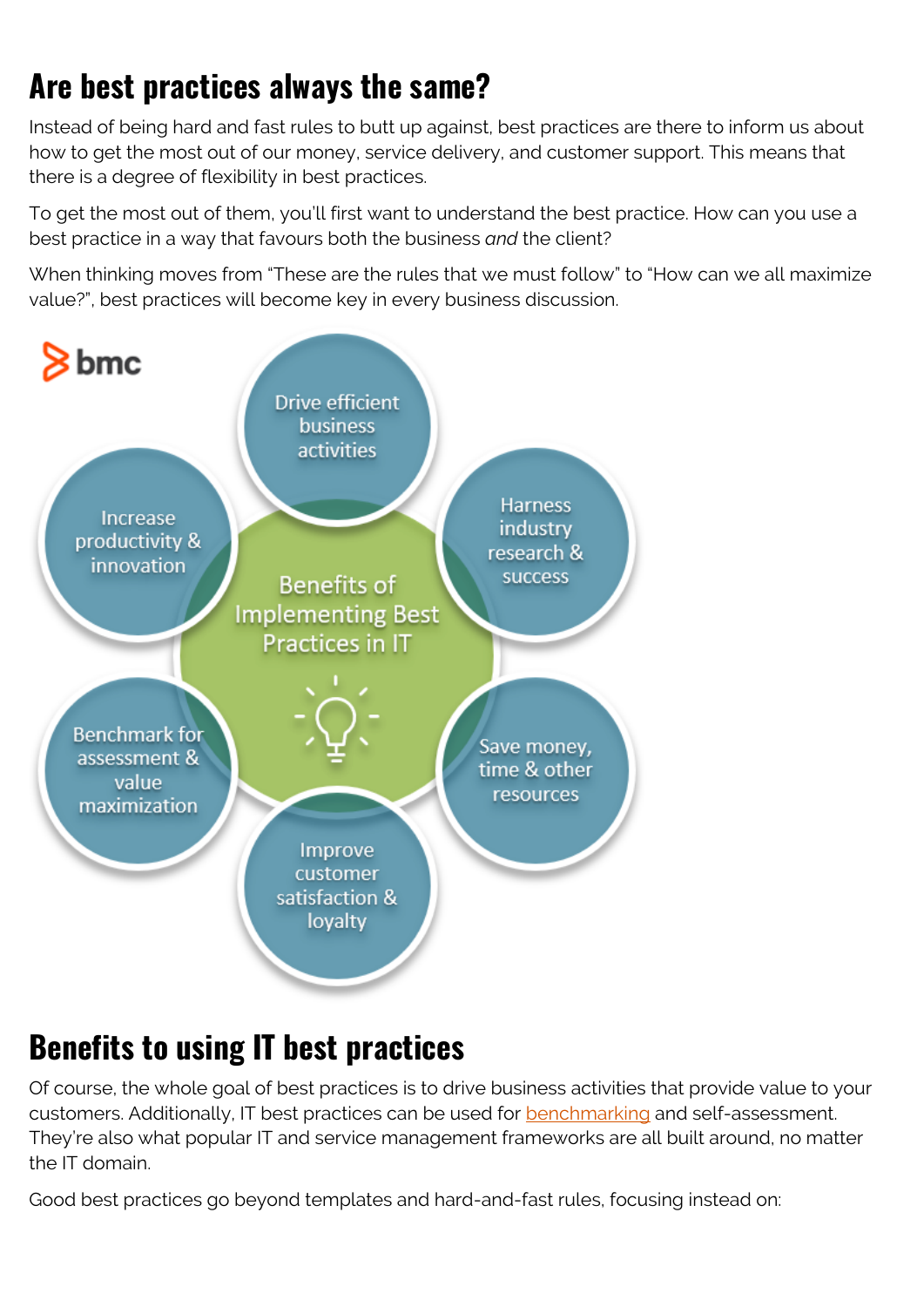- Positive business outcomes
- Efficient adaption of historically valid guidelines

## **IT best practices support the business**

Increasingly IT moves from simply delivering technology to the business to providing and driving business value. Is your IT up to the task?

BMC Blogs has many resources for understanding and implementing IT best practices. Explore our individual blogs, or dive deeper into these topical areas:

## **IT Operations & The IT Organization**

- [IT Management](https://blogs.bmc.com/blogs/it-management/)
- [IT Operations \(ITOps\)](https://blogs.bmc.com/blogs/it-operations-best-practices/)
- [IT Project Management](https://blogs.bmc.com/blogs/project-management-process-templates-best-practices/)
- [IT Budget Management](https://blogs.bmc.com/blogs/it-budget-management/)
- [IT Leadership](https://blogs.bmc.com/blogs/offensive-defensive-leadership/)
- [Customer Engagement](https://blogs.bmc.com/blogs/customer-engagement-case-missing-fiance/)

### **Service Delivery & Management (ITSM)**

- [IT Service Management](https://blogs.bmc.com/blogs/it-service-management-best-practices/)
- [ITSM Implementation](https://blogs.bmc.com/blogs/itsm-implementation/)
- $\cdot$  [ITIL](https://blogs.bmc.com/blogs/itil-best-practices/)[®](https://blogs.bmc.com/blogs/itil-best-practices/)
- [ITIL 4 Guide](https://blogs.bmc.com/blogs/itil-4/)
- [ITIL v3 Guide](https://blogs.bmc.com/blogs/itil-v3-introduction/)
- [COBIT Framework](https://blogs.bmc.com/blogs/cobit/)
- [Service Availability](https://blogs.bmc.com/blogs/service-availability-calculation-metrics/)
- [High Availability](https://blogs.bmc.com/blogs/high-availability/)
- [Service Level Agreements \(SLAs\)](https://blogs.bmc.com/blogs/sla-best-practices/)
- [Knowledge Management](https://blogs.bmc.com/blogs/knowledge-management-best-practices/)
- [IT Asset Management \(ITAM\)](https://blogs.bmc.com/blogs/it-asset-management-best-practices-top-ten/)
- [Software Asset Management](https://blogs.bmc.com/blogs/software-asset-management/)
- [Hardware Asset Management](https://blogs.bmc.com/blogs/hardware-asset-management/)

#### **Service Desk**

- [Service Desk](https://blogs.bmc.com/blogs/service-desk-best-practices/)
- **[Service Desk Upgrade](https://blogs.bmc.com/blogs/design-best-practices-for-upgrading-your-service-desk/)**

#### **Mainframe**

- [Mainframe Modernization](https://blogs.bmc.com/blogs/forrester-research-5-best-practices-for-handling-mainframe-modernization/)
- [Mainframe DevOps Strategy](https://blogs.bmc.com/blogs/mainframe-devops-unified-strategy/)